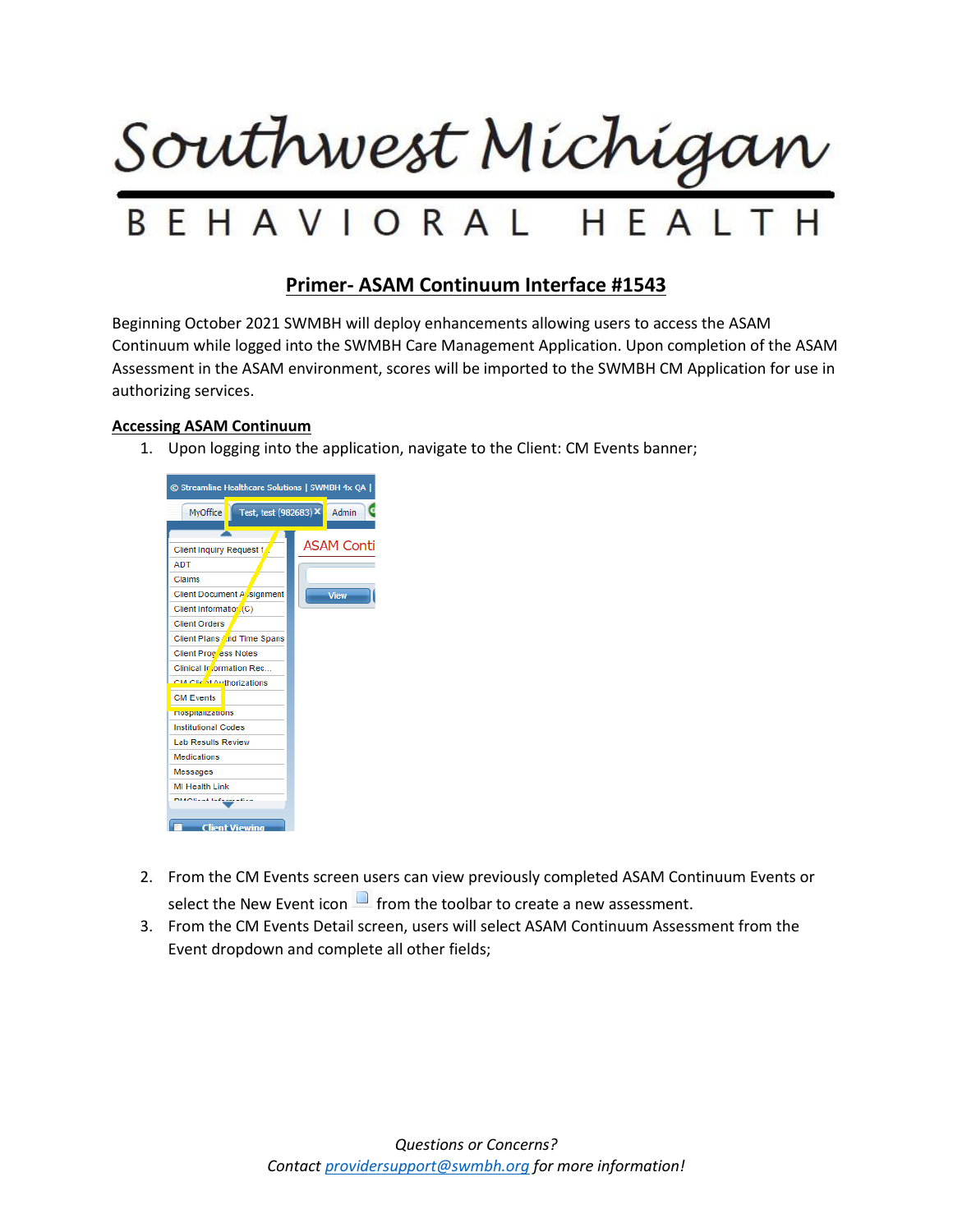| View                                                                 | <b>Share</b><br>09/15/2021<br>In Progress<br><b>Effective</b><br><b>Status</b> |
|----------------------------------------------------------------------|--------------------------------------------------------------------------------|
| Event                                                                | <b>Note</b>                                                                    |
|                                                                      |                                                                                |
|                                                                      | <b>ASAM Continuum Assessment</b><br>$\check{ }$<br>09/15/2021<br>Time 9:10 AM  |
|                                                                      | Smith, Jake                                                                    |
|                                                                      | In Progress<br>$\check{ }$                                                     |
| <b>Details</b><br>Event<br>Date<br>Staff<br><b>Status</b><br>Insurer | <b>SWMBH SUD</b>                                                               |

4. After completing all necessary fields on the Event tab, select **SAVE**. Users will then navigate to the Note tab and select the Assessment button to access the ASAM Continuum interface;

| <b>ASAM Continuum Assessment</b>                 |               |             |                                            |            |       |              |                                                       |              |                    |
|--------------------------------------------------|---------------|-------------|--------------------------------------------|------------|-------|--------------|-------------------------------------------------------|--------------|--------------------|
|                                                  | 日日            |             |                                            |            |       | <b>Go To</b> |                                                       | $\check{~}$  | <b>Sign</b>        |
| <b>Share</b><br>View                             | <b>Status</b> | In Progress | <b>Effective</b>                           | 09/15/2021 | na) – | Author       | Smith, Jake                                           | $\checkmark$ | <b>More Detail</b> |
| Event<br>Note                                    |               |             |                                            |            |       |              |                                                       |              |                    |
|                                                  |               |             |                                            |            |       |              |                                                       |              |                    |
| <b>Assessment Details</b>                        |               |             |                                            |            |       |              | Assessment                                            | Import       |                    |
| <b>Assessment Date:</b>                          | 12/31/1969    |             |                                            |            |       |              |                                                       |              |                    |
| Assessment Begun Date:                           | 12/31/1969    |             | Assessment Begun Time:                     |            |       |              |                                                       |              |                    |
| <b>Assessment End Date:</b>                      | 12/31/1969    |             | <b>Assessment End Time:</b>                |            |       |              |                                                       |              |                    |
| <b>Assessment Class:</b>                         |               |             | <b>Assessment Type:</b>                    |            |       |              |                                                       |              |                    |
| <b>Assessment Scores</b>                         |               |             |                                            |            |       |              |                                                       |              |                    |
| CIWA-Ar:                                         |               |             | <b>ASAM Continuum Level and Qualifiers</b> |            |       |              | <b>Co-Triage ASAM Continuum Level and Qualifiers:</b> |              |                    |
| CINA:                                            |               |             |                                            |            |       |              |                                                       |              |                    |
| <b>Addiction Severity Index Composite Scores</b> |               |             |                                            |            |       |              |                                                       |              |                    |
| Medical:                                         |               |             |                                            |            |       |              |                                                       |              |                    |
| Employment:                                      |               |             |                                            |            |       |              |                                                       |              |                    |
| Family/Social:                                   |               |             |                                            |            |       |              |                                                       |              |                    |
| Psychiatric:                                     |               |             |                                            |            |       |              |                                                       |              |                    |
| Alcohol:                                         |               |             |                                            |            |       |              |                                                       |              |                    |
|                                                  |               |             |                                            |            |       |              |                                                       |              |                    |
| Drug:                                            |               |             |                                            |            |       |              |                                                       |              |                    |

- 5. Upon selecting Assessment, a new tab will appear allowing users to complete the ASAM Continuum Assessment.
	- I. All fields highlighted in **YELLOW** are required in order to complete the ASAM
	- II. Once all necessary fields have been completed a **GREEN** 'submit' button will appear in the bottom right of the screen.
		- i. Select 'submit' to complete the ASAM.